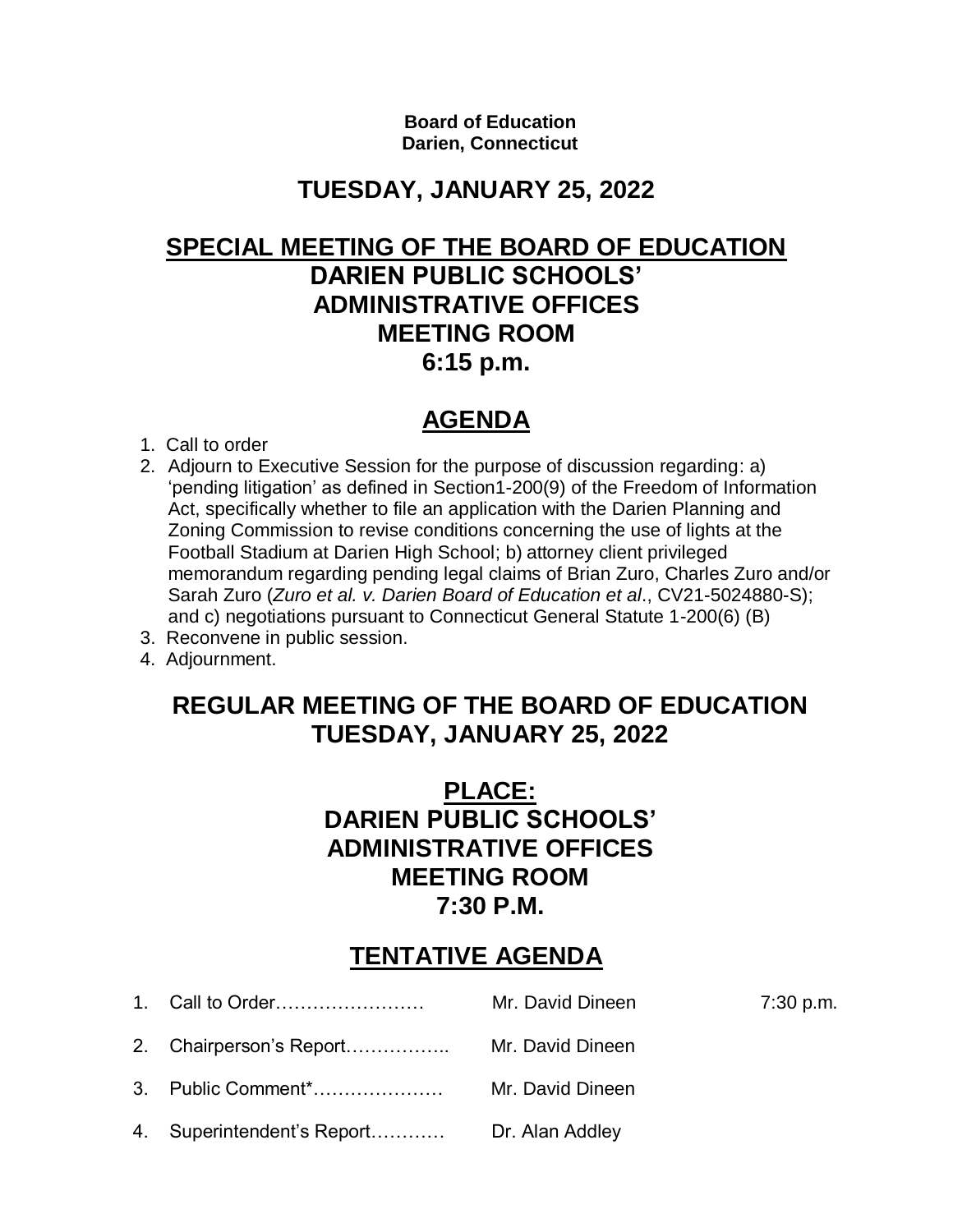### **REGULAR MEETING OF THE BOARD OF EDUCATION TUESDAY, JANUARY 25, 2022**

|    | 5. |                           | Approval of Minutes                                                                                                                                                                                                                                                                                                                                                                                                                                              | <b>Board of Education</b>             |  |
|----|----|---------------------------|------------------------------------------------------------------------------------------------------------------------------------------------------------------------------------------------------------------------------------------------------------------------------------------------------------------------------------------------------------------------------------------------------------------------------------------------------------------|---------------------------------------|--|
|    | 6. |                           | Board Committee Reports                                                                                                                                                                                                                                                                                                                                                                                                                                          | Mr. David Dineen                      |  |
| 7. |    | Presentations/Discussions |                                                                                                                                                                                                                                                                                                                                                                                                                                                                  |                                       |  |
|    |    |                           | a. Darien Public Schools Status<br>Update                                                                                                                                                                                                                                                                                                                                                                                                                        | Dr. Alan Addley                       |  |
|    |    |                           | b. Acceptance of Hindley andMr. Michael Lynch<br>Holmes Roof Projects as Complete                                                                                                                                                                                                                                                                                                                                                                                |                                       |  |
|    |    |                           | c. Follow-Up Questions and Dr. Alan Addley<br>Discussion regarding 2022-<br>2023 Budget and Discussion<br>of Budget Modifications under<br>Consideration                                                                                                                                                                                                                                                                                                         |                                       |  |
|    |    |                           | d. Discussion on December Mr. Richard Rudl<br>2021-2022 Financial Report<br>and Possible Action on Proposed<br><b>Budget Transfers</b>                                                                                                                                                                                                                                                                                                                           |                                       |  |
|    |    |                           | e. First Reading and Discussion<br>of Proposed Revisions to<br><b>Board of Education Policies:</b><br>1025, Automatic External<br>Defibrillators; 1050, Possession<br>of Deadly Weapons or Firearms;<br>1075, Green Cleaning Programs;<br>1125, Pool Safety Plan; 1150,<br>Sexual Offenders; 1175,<br><b>Prohibition Against Smoking;</b><br>1275, Freedom of Information<br>and Freedom of Information<br>Request Log; 1300, Non-<br>Discrimination (Community) | Mrs. Tara Ochman<br>Ms. Marjorie Cion |  |
|    |    | f.                        | FOIA Log Review Ms. Marjorie Cion                                                                                                                                                                                                                                                                                                                                                                                                                                |                                       |  |
|    |    | g.                        | Further Discussion and Action Dr. Alan Addley<br>on Board Master Agenda for<br>February - August 2022                                                                                                                                                                                                                                                                                                                                                            |                                       |  |